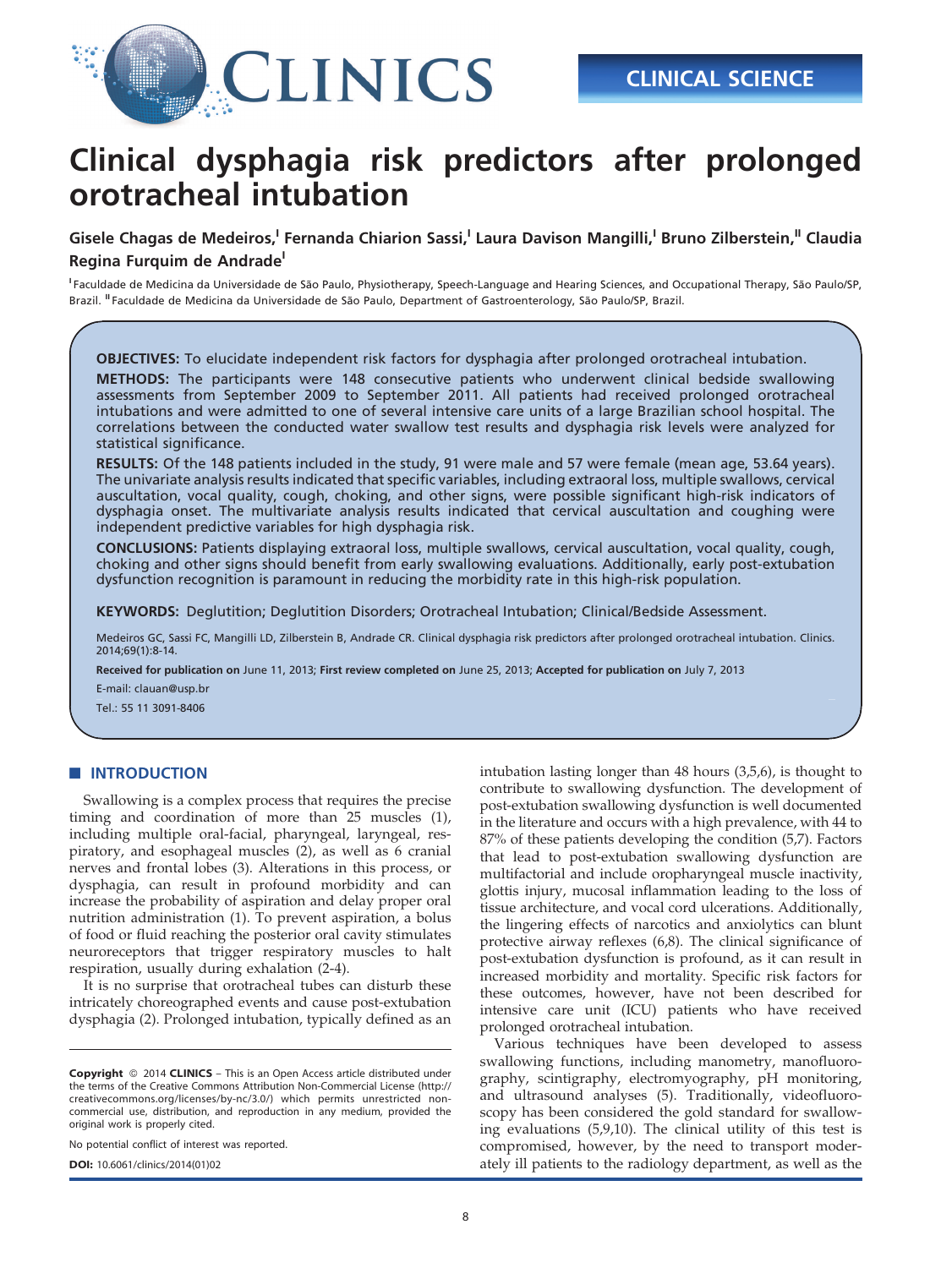

require[ment of specialized equipment and personnel that](#page-5-0) are not [readily](#page-5-0) [available](#page-5-0) [in](#page-5-0) [many](#page-5-0) [hospitals](#page-5-0) [\(11\).](#page-5-0) [Thus,](#page-5-0) screenin[g protocols that are designed to identify patients at](#page-5-0) high ris[k](#page-5-0) [for](#page-5-0) [developing](#page-5-0) [dysphagia](#page-5-0) [are](#page-5-0) [needed.](#page-5-0) [These](#page-5-0) clinical screening procedures should be effective, based on the presence of specific symptoms, in determining which patients should undergo a more specific form of assessment.

Speech-language pathologists are trained to evaluate and treat oral motor function [disorders objectively, manage](#page-5-0) facial a[nd](#page-5-0) [cervical](#page-5-0) [muscle](#page-5-0) [rehabilitation,](#page-5-0) [and](#page-5-0) [advise](#page-5-0) physicia[ns regarding tube changes and the reintroduction](#page-5-0) of oral f[ood](#page-5-0) [intake](#page-5-0) [\(12,13\).](#page-5-0) [The](#page-5-0) [aim](#page-5-0) [of](#page-5-0) [the](#page-5-0) [participation](#page-5-0) [of](#page-5-0) these pr[ofessionals](#page-5-0) [in](#page-5-0) [multidisciplinary](#page-5-0) [teams](#page-5-0) [is](#page-5-0) [to](#page-5-0) [prevent](#page-5-0) and red[uce](#page-5-0) [complications](#page-5-0) [resulting](#page-5-0) [from](#page-5-0) [oral](#page-5-0) [motor](#page-5-0) [func](#page-5-0)tion alt[erations](#page-5-0) [\(12,14,15\),](#page-5-0) [thereby](#page-5-0) [reducing](#page-5-0) [the](#page-5-0) [length](#page-5-0) [of](#page-5-0) hospital [stay](#page-5-0) [and](#page-5-0) [readmission](#page-5-0) [rates](#page-5-0) [due](#page-5-0) [to](#page-5-0) [complications](#page-5-0) (16). Pre[vious](#page-5-0) [studies](#page-5-0) [have](#page-5-0) [already](#page-5-0) [addressed](#page-5-0) [the](#page-5-0) [effective](#page-5-0)ness of [clinical](#page-5-0) [swallowing](#page-5-0) [assessment](#page-5-0) [protocols](#page-5-0) [\(17\).](#page-5-0) [The](#page-5-0) clinical [assessment](#page-5-0) [sensitivity](#page-5-0) [for](#page-5-0) [predicting](#page-5-0) [aspirations](#page-5-0) is still l[imited, however, because it remai](#page-5-0)ns difficult to detect all silent aspirations; therefore, speech pathologists must have reliable instruments when first evaluating postorotracheal extubation patients (11).

The objective of this study was to elucidate the independent factors that predict dysphagia risk after prolonged orotracheal intubation (OTI) in ICU patients. Our hypothesis, based on the existing literature, was that clinical dysphagia predictors would include multiple swallows per bolus, limited laryngeal elevation during swallowing, and alterations in vocal quality after swallowing.

#### **MATERIALS AND METHODS**

Using the medical records from the Hospital das Clinicas da Faculdade de Medicina da Universidade de São Paulo, Brazil, we conducted a retrospective, observational cohort study on extubated ICU patients who had undergone a

bedside swallow evaluation (BSE) by a speech pathologist. The study was approved by the Scientific and Ethics Committee of the Institution (CAPPEsq HCFMUSP 0224/ 10). Additionally, this study was approved as a retrospective document review; therefore, patient consent was not required.

#### Patient Population

Patients were eligible if they met all of the following criteria: (a) the patient was admitted to an ICU (Instituto Central do Hospital das Clínicas da Faculdade de Medicina da Universidade de São Paulo) between September 2009 and September 2011; (b) the patient received prolonged intubation ( $>48$  hours); (c) BSE was administered by a speech pathologist 24 to 48 hours following extubation; and (d) the patient was older than 18 years of age, (e) had clinical and respiratory stability, and (f) had a Glasgow Coma Scale score that was  $>14$  points. The decision to consult a speech pathologist was left to the primary treating physician's discretion. Patients were excluded if they (a) were using a tracheostomy tube, (b) presented with neurological diseases, (c) presented with esophageal dysphagia, or (d) had undergone head or neck surgical procedures.

Of the 1,080 ICU patients who received a BSE, 456 had been subjected to an OTI; however, only 85% (388) had records of a prolonged OTI. Of the remaining patients, 148 met the inclusion criteria (Figure 1).

In our hospital, the weaning and disco[ntinuation of](#page-5-0) ventilat[ory support protocol are based on the American](#page-5-0) Associat[ion for Respiratory Care and the American College](#page-5-0) of Critic[al Care Medicine guidelines \(18\). These criteria are](#page-5-0) as follo[ws: \(a\) evidence for some reversal of the underlying](#page-5-0) cause o[f respiratory failure; \(b\) adequate oxygenation](#page-5-0)  $(PaO<sub>2</sub>/Fi<sub>2</sub>$  ratio >150 to 200, requiring positive endexpiratory pressure [PEEP]  $\leq$ 5 to 8 cm H<sub>2</sub>O; Fio<sub>2</sub>  $\leq$ 0.4 to 0.5) and a pH  $\geq$ 7.25; (c) hemodynamic stability, as defined



Figure 1 - The patient population.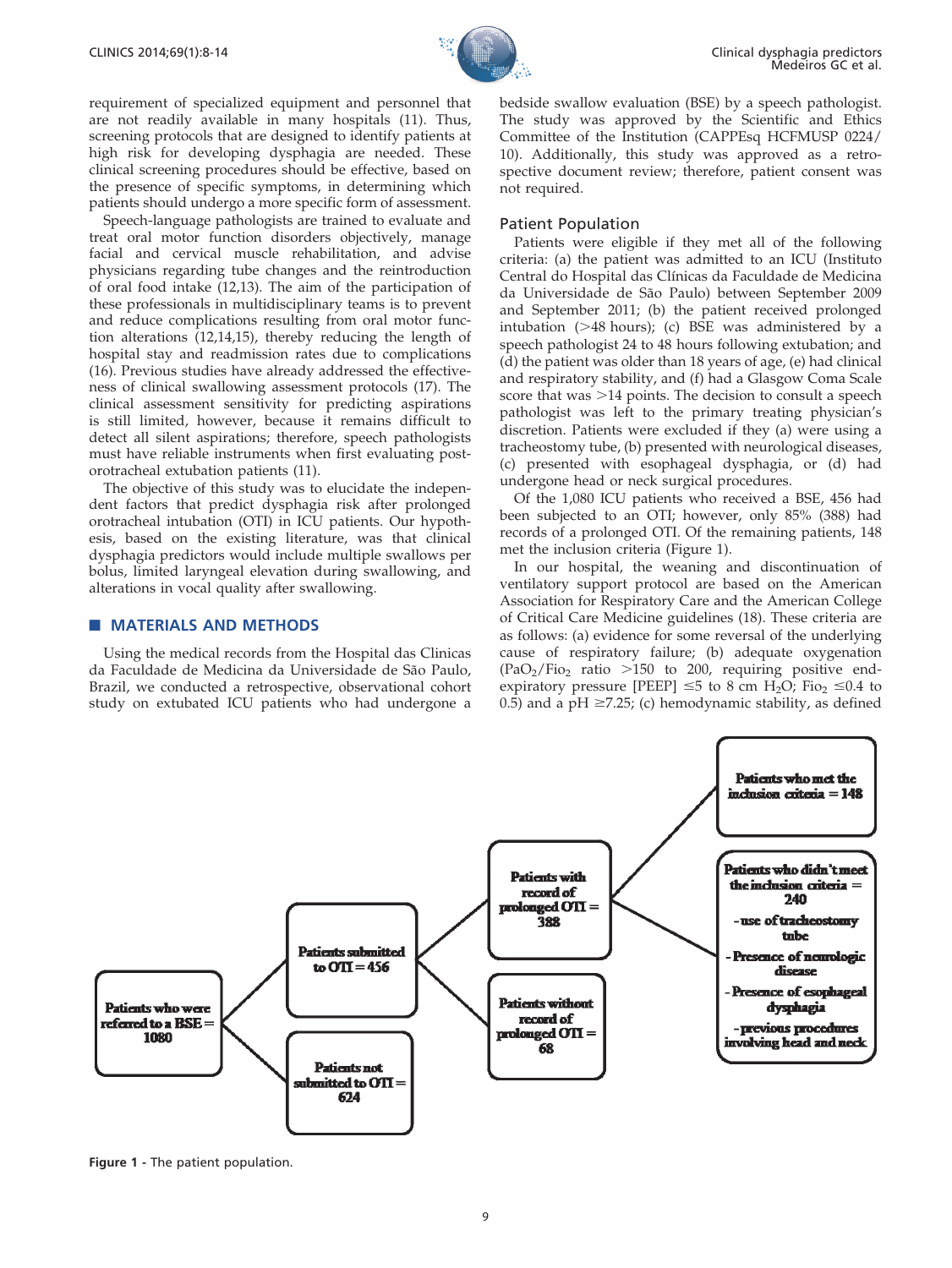

by the a[bsence of active myocardial ischemia and clinically](#page-5-0) significa[nt hypotension \(i.e., a condition requirin](#page-5-0)g no vasopressor therapy or a low-dose vasopressor therapy, such as  $\langle 5 \mu/kg/min$  of dopamine or dobutamine); and (d) the capability to initiate an inspiratory effort.

# Measur[ements: Clinical Swallowing Assessment](#page-5-0)

The B[SE included the application of the Dysphagia Risk](#page-5-0) Evaluati[on Protocol \(DREP\) \(19\), followed by the classifica](#page-5-0)tion of the functi[onal swallowing level according to the](#page-5-0) America[n Speech-Language-Hearing Association National](#page-5-0) Outcom[e Measurement System \(ASHA NOMS\) \(20\).](#page-5-0)

DREP [\(19\) is a Brazilian bedside assessment protocol](#page-5-0) designe[d for early dysphagia risk detection. In our hospital,](#page-5-0) this is t[he standard protocol used to assess swallowing](#page-5-0) dysfunc[tion in patients. DREP has already been validated](#page-5-0) (21) an[d includes items previously described as being](#page-5-0) effective [in identifying high-risk dysphagia patients](#page-5-0) (13,22,23[\). It includes the controlled administration of water](#page-5-0) and pu[ree/solid volumes. DREP determines whether a](#page-5-0) patient s[hould receive larger volumes and different textures](#page-5-0) of food [and liquids, as well as the amount of monitoring](#page-5-0) necessar[y for safe feeding. The protocol is divided into 2](#page-5-0) sections, [a water swallow test and a puree/solid swallow](#page-5-0) test, and [the results are marked as either pass or fail for each](#page-5-0) of the o[bserved items. As determined by the authors of the](#page-5-0) protocol[, patient swallowing was assessed during the](#page-5-0) adminis[tration of 5 ml of water \(via a syringe\); 3, 5, and](#page-5-0) 10 ml o[f fruit puree \(from a spoon\); and half a piece of](#page-5-0) bread. T[he tests were repeated, if necessary, up to 3 times to](#page-5-0) confirm [the results. The assessment procedures consisted of](#page-5-0) 11 items [for the water swallow test and 12 items for the](#page-5-0) puree/s[olid swallow test. Patients were placed in the](#page-5-0) upright [positio](#page-5-0)n so that their sitting position would not interfere with the research results (24). The assessed items and the criteria used to interpret the results are described below.

- A. The Water Swallow Test (5 ml of water administered from a syringe)
	- a. Extraoral loss: Pass Water does not escape from the patient's lips, and the patient manages the bolus adequately. Fail - The patient has difficulty managing the bolus, which causes drooling/spillage from the mouth.
	- b. Oral transit time: Pass The patient swallows the bolus within 4 seconds. Fail - Patient takes longer than 4 seconds to swallow the bolus or does not swallow it.
	- c. Nasal reflux: Pass Water does not escape from the patient's nasal cavities. Fail - Water comes out of the patient's nasal cavities.
	- d. Multiple swallows per bolus: Pass The patient only needs 1 swallow per bolus. Fail - The patient needs more than 1 swallow per bolus, which causes drooling/spillage from the mouth. Additionally, the patient needs cues to complete the task.
	- e. Laryngeal elevation (monitored by positioning the index and middle fingers over the hyoid bone and the thyroid cartilage): Pass - The patient reaches an average elevation of 2 fingers. Fail - The patient

does not present laryngeal elevation or presents an average elevation of less than 2 fingers.

- f. Cervical auscultation (a stethoscope is placed at the lateral aspects above the cricoid cartilage and in front of the sternocleidomastoid muscle and large vessels): Pass - The patient presents the 3 characteristic sounds (two clicks followed by an expiratory sound), indicating that the bolus has gone through the pharynx. Fail - The patient does not present any sound or presents sounds other than those described above.
- g. Oxygen saturation (baseline oxygen saturation is registered prior to the swallow test using a monitor or pulse oximetry): Pass - The patient does not present oxygen saturation changes of more than 4 units. Fail - The patient presents oxygen saturation changes of more than 4 units.
- h. Voice quality: Pass The patient does not present any alterations within the first minute after swallowing. Fail - The patient's voice becomes gurgly (''wet'') within the first minute after swallowing.
- i. Cough: Pass The patient does not cough within the first minute after swallowing. Fail – The patient coughs (voluntary or not) with or without throat clearing within the first minute after swallowing.
- Choking: Pass The patient does not choke after swallowing. Fail - The patient chokes during and/ or after swallowing.
- k. Other signs (cardiac and respiratory frequencies): Pass - The patient does not present significantly increased cardiac (60-100 beats per minute) and respiratory frequency (12-20 breaths per minute) changes. Fail - The patient presents signs of cyanosis, bronchospasm, and significant vital sign alterations.
- The puree/solid swallow test  $(3, 5,$  and  $10 \text{ ml of fruit})$ puree offered from a spoon along with a half a piece of bread)
	- a. Extraoral loss: Pass Water does not escape from the patient's lips, and the patient manages the bolus adequately. Fail - The patient has difficulty managing the bolus, which causes drooling/spillage from the mouth.
	- b. Oral transit time: Pass The patient swallows the bolus within 20 seconds. Fail - Patient takes longer than 20 seconds to swallow bolus or does not swallow it.
	- c. Nasal reflux: The same as above.
	- d. Oral residue: Pass An absence or up to 25% of the bolus residue is observed in the patient's oral cavity. Fail - More than 25% of the bolus residue is observed in the patient's oral cavity.
	- e. Multiple swallows per bolus: Pass The patient requires 1-3 swallows per bolus. Fail - The patient requires more than 3 swallows per bolus, presents with drooling/spillage from the mouth, and needs cues to complete the task.
	- f. Laryngeal elevation: The same as above.
	- g. Cervical auscultation: The same as above.
	- h. Oxygen saturation: The same as above.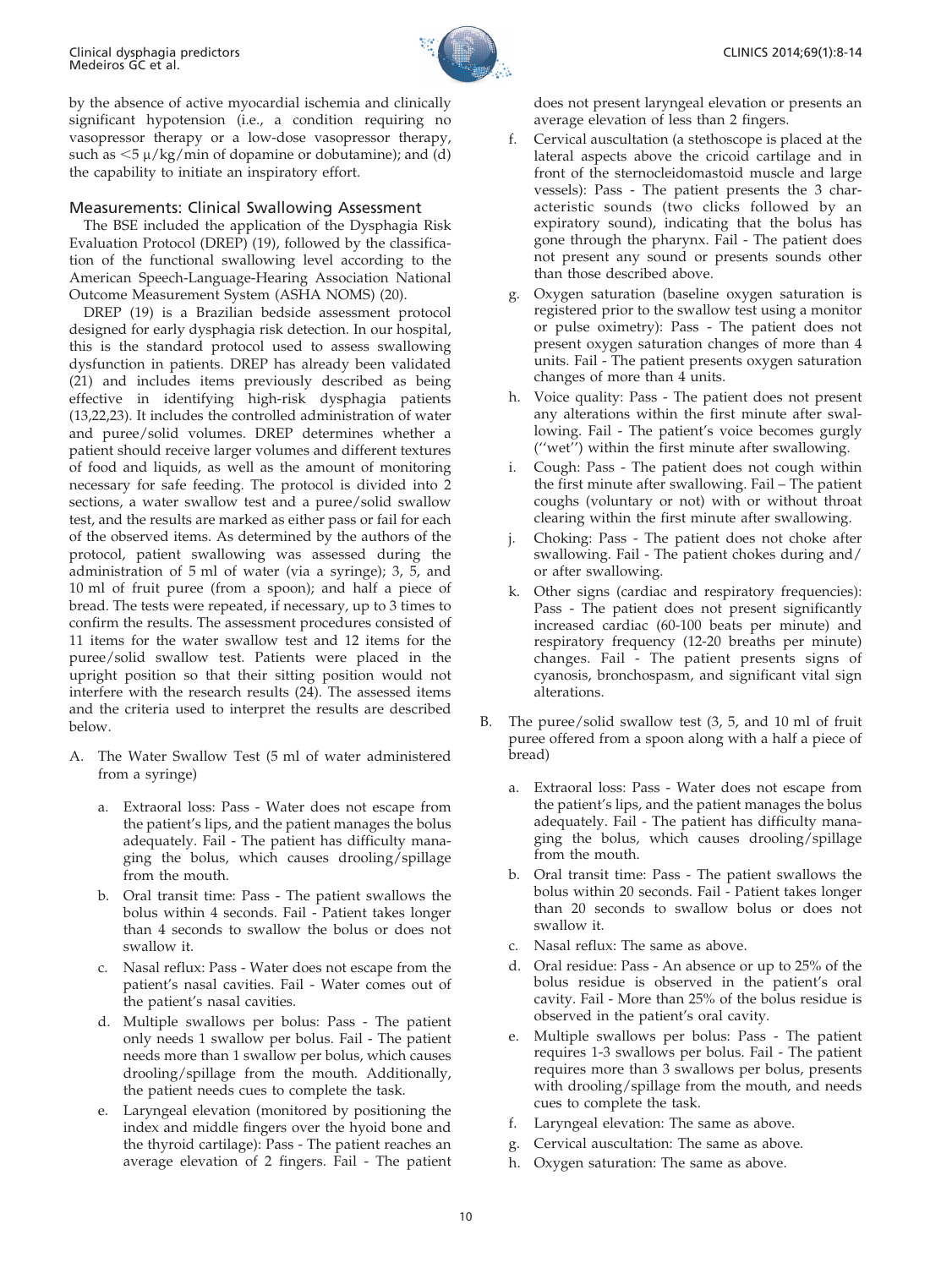

#### Table 1 - ASHA NOMS swallowing level scale.

| Level 1 | The individual is not able to swallow safely with their mouth. All nutrition and hydration is received through non-oral means<br>(i.e., a nasogastric tube).                                                                                                                                                        |
|---------|---------------------------------------------------------------------------------------------------------------------------------------------------------------------------------------------------------------------------------------------------------------------------------------------------------------------|
| Level 2 | The individual is not able to swallow safely for nutritional and hydration purposes but may achieve some consistency with<br>consistent maximal cues during therapy sessions only. An alternative feeding method is required.                                                                                       |
| Level 3 | An alternative feeding method is required, as the individual receives less than 50% of his/her nutrition and hydration by mouth,<br>swallowing is safe with the consistent use of moderate cues to utilize compensatory strategies, and/or the patient requires<br>maximum diet restriction.                        |
| Level 4 | Swallowing is safe but usually requires moderate cues to use compensatory strategies, the individual has moderate diet<br>restrictions, and/or the patient still requires tube feeding and/or oral supplements.                                                                                                     |
| Level 5 | Swallowing is safe with minimal diet restrictions and/or the patient occasionally requires minimal cues to use compensatory<br>strategies. The patient may occasionally self-cue. All nutrition and hydration needs are met by mouth at mealtime.                                                                   |
| Level 6 | Swallowing is safe, the individual eats and drinks independently, and the individual may rarely require minimal cueing. The<br>individual usually self-cues when difficulty occurs and may need to avoid or requires additional time (due to dysphagia) to<br>consume specific food items (e.g., popcorn and nuts). |
| Level 7 | The individual's ability to eat independently is not limited by altered swallowing functions. Swallowing is safe and efficient for<br>all food consistencies. Compensatory strategies are effectively used when needed.                                                                                             |

- i. Voice quality: The same as above.
- j. Cough: The same as above.
- k. Choking: The same as above.
- l. Other signs: The same as above.

The ASHA NOMS swallowing level scale is a multidimensional tool designed to measure both the supervision and diet levels required by assigning a single number between 1 and 7 (Table 1). For this study, the patients' specific diets and supervision levels were used to calculate each patient's ASHA NOMS swallowing scale score. The speech-language pathologist was certified in assigning the ASHA NOMS swallowing levels. The ASHA NOMS level was determined based on the DREP results.

#### Statistical Analysis

Only the results obtained from the water swallow test were used for the analyses. The statistical analysis included assessment of the correlation between the water swallow test and the dysphagia risk level (i.e., ASHA NOMS). The purpose of this analysis was to identify which items (including extraoral loss, oral transit time, nasal reflux, multiple swallows per bolus, laryngeal elevation, cervical auscultation, oxygen saturation, coughing, choking, and other signs) were the most significant predictors of high dysphagia risk in the investigated population.

The variables were descriptively presented in contingency tables containing the absolute (n) and relative (%) frequencies. A logistic regression model was used to examine the

| Table 2 - The water swallow test results. |  |
|-------------------------------------------|--|
|-------------------------------------------|--|

| <b>Variables</b>      | Pass           |     | Fail           |    |
|-----------------------|----------------|-----|----------------|----|
|                       | $\overline{ }$ | %   | $\overline{ }$ | %  |
| Extraoral loss        | 130            | 88  | 18             | 12 |
| Oral transit time     | 135            | 91  | 13             | 9  |
| Nasal reflux          | 148            | 100 | 0              | 0  |
| Multiple swallows     | 61             | 41  | 87             | 59 |
| Laryngeal elevation   | 83             | 56  | 65             | 44 |
| Cervical auscultation | 99             | 67  | 49             | 33 |
| Voice quality         | 127            | 86  | 21             | 14 |
| Cough                 | 84             | 57  | 64             | 43 |
| Choking               | 128            | 87  | 20             | 13 |
| Other signs           | 147            | 99  |                | 1  |

n – number of patients, % of patients.

relationships between the independent dysphagia risk variables. All variables were analyzed using a univariate model to determine statistical significance ( $p \le 0.10$ ). All significant variables and the interactions between them were used to obtain selections for a multivariate model ( $p \le 0.05$ ), according to the ''enter'' procedure. The variables that remained in the model were independent predictor variables.

#### **RESULTS**

The selected sample consisted of 91 males and 57 females, with a mean age of 53.64 years (range: 18-90 years). Patients presented an average of 1.08 OTIs (range: 1-2 OTIs) and an average of 182.4 hours of intubation (range: 48-720 hours). The average overall time required to perform the swallowing assessment following extubation was 36.0 hours (range: 24-48 hours).

Tables 2 and 3 display the water swallow test results and the distribution of patients according to their ASHA NOMS levels, respectively. In the present study, the oxygen saturation and vital sign monitoring were recategorized as ''other sig[ns''. Additionally, for statistical purposes, the](#page-4-0) ASHA [NOMS values were also recategorized, whereby L1](#page-4-0) represe[nted Levels 1 to 4 and L2 represented Levels 5 to 7.](#page-4-0)

Table [4 presents the logistic regression model \(univariate](#page-4-0) analysis[\) results, which were based on the independent](#page-4-0) dyspha[gia risk variables. For this analysis, ASHA NOMS](#page-4-0) Level 1 [patients were considered a high dysphagia risk](#page-4-0) populati[on; however, ASHA NOMS Level 2 patients were](#page-4-0) consider[ed a low dysphagia risk population. The univariate](#page-4-0) analysis [results indicated that the extraoral loss, multiple](#page-4-0) swallow[s, cervical auscultation, vocal quality, cough, and](#page-4-0) choking [variables were possible significant high-risk indi](#page-4-0)cators of [dysphagia. Nasal reflux was not consid](#page-4-0)ered in this analysis because none of the patients failed the nasal reflux test. The ''other signs'' variable was also not considered because only 1 patient failed this item.

#### Table 3 - The ASHA NOMS results.

|   | $\mathsf{n}$ | %        |  |
|---|--------------|----------|--|
|   | 72           | 49<br>51 |  |
| ٠ | 76           |          |  |

 $L$  – level,  $n$  – number of patients, % of patients.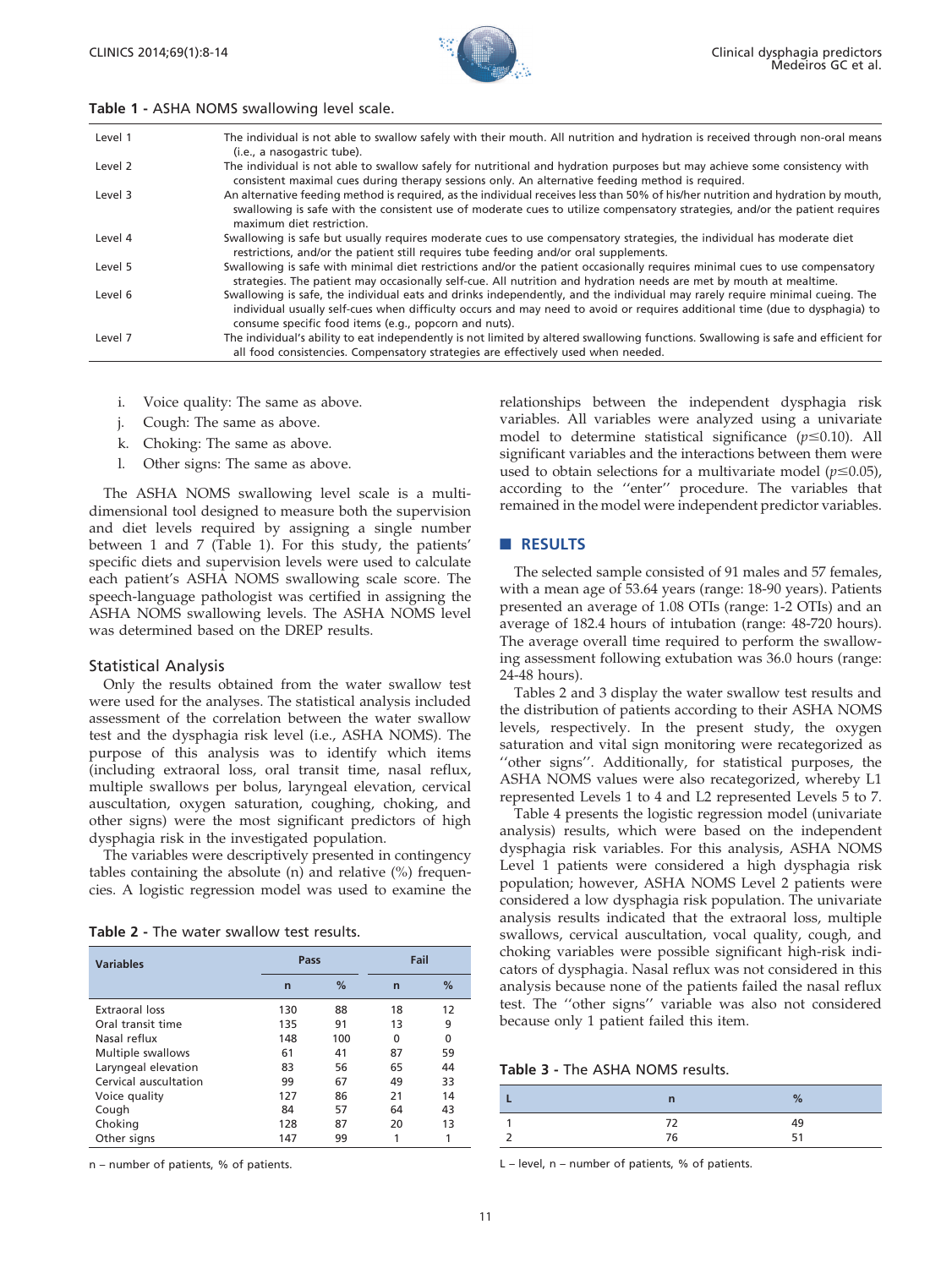

# <span id="page-4-0"></span>Table 4 - Logistic regression (univariate analysis) results based on independent dysphagia risk variables.

| <b>Variables</b>      | <b>Odds ratio</b> | CI (95%)        | p-value    |
|-----------------------|-------------------|-----------------|------------|
| Extraoral loss        | 7.758             | 1.174-35.104    | $0.008*$   |
| Oral transit time     | 11.143            | 1.409-88.106    | $0.022*$   |
| Nasal reflux          |                   |                 |            |
| Multiple swallows     | 2.164             | $1.111 - 4.218$ | $0.023*$   |
| Laryngeal elevation   | 1.750             | $.902 - 3.394$  | 0.098      |
| Cervical auscultation | 26.833            | 7.784-92.504    | $< 0.001*$ |
| Vocal quality         | 20.968            | 2.731-160.978   | $0.003*$   |
| Cough                 | 42.273            | 13.752-129.939  | $< 0.001*$ |
| Choking               | 19.603            | 2.548-150.839   | $0.004*$   |
| Other signs           |                   |                 |            |

CI – confidence interval, \*significant results.

Table 5 presents the logistic regression model (multivariate analysis) results of the independent variables associated with dysphagia risk. According to these results, cervical auscultation and cough were independent predictive variables of high dysphagia risk.

## **DISCUSSION**

This study represents the largest prolonged orotracheal intubation Brazilian patient group that has been screened for possible signs of dysphagia. To our knowledge, this is one of the few studies that have investigated possible dysphagia risk predictors based on clinical symptoms in ICU patients. Early post-extubation dysfunction recognition is para[mount in reducing the rate of morbidity in this high](#page-5-0)risk population.

Exten[ded intubation durations have been correlated with](#page-5-0) dysphag[ia](#page-5-0) [\(5,25-27\)](#page-5-0) [and](#page-5-0) [have](#page-5-0) [also](#page-5-0) [been](#page-5-0) [reported](#page-5-0) [to](#page-5-0) [be](#page-5-0) indepen[dent predictors of dysphagia severity \(1,28\). Post](#page-5-0)extubati[on,](#page-5-0) [a](#page-5-0) [higher](#page-5-0) [dysphagia](#page-5-0) [risk](#page-5-0) [was](#page-5-0) [reported](#page-5-0) [in](#page-5-0) [patients](#page-5-0) with Gl[asgow Coma Scale scores](#page-5-0)  $\leq$ 14 (6) and in patients aged  $\geq 55$  $\geq 55$  $\geq 55$  [years](#page-6-0) [\(1,6\).](#page-6-0) [In](#page-6-0) [contrast,](#page-6-0) [another](#page-6-0) [study](#page-6-0) [found](#page-6-0) [that](#page-6-0) neither [age nor intubation duration was correlated with](#page-6-0) increase[d](#page-6-0) [swallowing](#page-6-0) [dysfunction](#page-6-0) [in](#page-6-0) [post-orotracheal](#page-6-0) [intu](#page-6-0)bation [patients](#page-6-0) [\(29\).](#page-6-0) [Prolonged](#page-6-0) [intubation](#page-6-0) [swallowing](#page-6-0) di[s](#page-6-0)orders [extend](#page-6-0) [the](#page-6-0) [time](#page-6-0) [before](#page-6-0) [o](#page-6-0)ral myofunctional/ swallowing assessments can begin and the time to return to normal oral feeding while also delaying subsequent hospital discharges (27,28,30).

Screening procedures are generally designed to be quick  $(-15$  minutes), [to be relatively non-invasive, and to provide](#page-5-0) little ris[k](#page-5-0) [to](#page-5-0) [the](#page-5-0) [patient](#page-5-0) [while](#page-5-0) [identifying](#page-5-0) [the](#page-5-0) [dysphagia](#page-5-0) sympto[ms that may require an in-depth diagnostic assess](#page-5-0)ment (23). In developing countries, the prolonged intensive medical and nursing care that is required by many patients places additional demands on already stretched healthcare

Table 5 - A logistic regression (multivariate analysis) of the independent variables associated with dysphagia risk.

| <b>Variables</b>      | <b>Odds</b> ratio | CI (95%)     | p-value    |
|-----------------------|-------------------|--------------|------------|
| Extra oral loss       | 1.837             | 0.192-17.574 | 0.598      |
| Multiple swallows     | 2.056             | 0.698-6.059  | 0.191      |
| Cervical auscultation | 12.709            | 2.940-54.931 | $0.001*$   |
| Vocal quality         | 9.115             | 0.935-88.853 | 0.057      |
| Cough                 | 14.817            | 3.444-63.740 | $< 0.001*$ |
| Choking               | 2.489             | 0.194-31.958 | 0.484      |

CI – confidence interval, \*significant results.

budgets [\(31\).](#page-6-0) [Moreover,](#page-6-0) [routine](#page-6-0) [post-extubation](#page-6-0) [swallowing](#page-6-0) studies [can](#page-6-0) [lead](#page-6-0) [to](#page-6-0) [additional,](#page-6-0) [and](#page-6-0) [possibly](#page-6-0) [unnecessary,](#page-6-0) imaging[,](#page-6-0) [increasing](#page-6-0) [healthcare](#page-6-0) [resource](#page-6-0) [use.](#page-6-0) [Our](#page-6-0) [results](#page-6-0) indicate[d](#page-5-0) [that](#page-5-0) [altered](#page-5-0) [cervica](#page-5-0)l auscultation and coughing during water swallow tests increased the likelihood of dysphagia in patients who underwent prolonged orotracheal intubation (11).

It is critical that health professionals distinguish between screenings and diagnoses. A sc[reening](#page-5-0) [does](#page-5-0) [not](#page-5-0) [define](#page-5-0) [the](#page-5-0) nature o[f a patient's problem; it simply identifies the patient](#page-5-0) as bein[g](#page-5-0) [at](#page-5-0) [risk](#page-5-0) [for](#page-5-0) [a](#page-5-0) [significant](#page-5-0) [problem/disorder](#page-5-0) [\(in](#page-5-0) this cas[e,](#page-5-0) [dysphagia\)](#page-5-0) [\(23\).](#page-5-0) [The](#page-5-0) [variables](#page-5-0) [that](#page-5-0) [were](#page-5-0) [strong](#page-5-0) predicto[rs](#page-5-0) [of](#page-5-0) [high](#page-5-0) [dysphagia](#page-5-0) [risk](#page-5-0) [in](#page-5-0) [our](#page-5-0) [study](#page-5-0) [are](#page-5-0) [also](#page-5-0) consider[ed](#page-5-0) [to](#page-5-0) [be](#page-5-0) [variables](#page-5-0) [associated](#page-5-0) [with](#page-5-0) [the](#page-5-0) [possible](#page-5-0) presenc[e](#page-5-0) [of](#page-5-0) [an](#page-5-0) [aspiration](#page-5-0) [\(23,32,33\).](#page-5-0) [The](#page-5-0) [reasons](#page-5-0) [for](#page-5-0) aspirati[ons](#page-5-0) [have](#page-5-0) [been](#page-5-0) [discussed](#page-5-0) [frequently](#page-5-0) [in](#page-5-0) [the](#page-5-0) [literature,](#page-5-0) in whic[h](#page-5-0) [multiple](#page-5-0) [causes](#page-5-0) [have](#page-5-0) [been](#page-5-0) [postulated.](#page-5-0) [It](#page-5-0) [is](#page-5-0) [known](#page-5-0) that alt[erations](#page-5-0) [in](#page-5-0) [the](#page-5-0) [chemo-](#page-5-0) [and/or](#page-5-0) [mechanoreceptors](#page-5-0) (located [in](#page-5-0) [the](#page-5-0) [pharyngeal](#page-5-0) [and](#page-5-0) [laryngeal](#page-5-0) [mucosae\)](#page-5-0) [that](#page-5-0) [are](#page-5-0) involve[d](#page-5-0) [in](#page-5-0) [the](#page-5-0) [swallowing](#page-5-0) [reflex](#page-5-0) [are](#page-5-0) [altered](#page-5-0) [by](#page-5-0) [the](#page-5-0) presenc[e of an orotracheal tube \(1\). Inhibition of the sensory](#page-5-0) larynx a[bilities](#page-5-0) [led](#page-5-0) [to](#page-5-0) [the](#page-5-0) [absence](#page-5-0) [of](#page-5-0) [coughing](#page-5-0) [or](#page-5-0) [any](#page-5-0) [other](#page-5-0) behavio[ral aspiration signs in patients following liquid](#page-5-0) bolus i[ngestion.](#page-6-0) [Furthermore,](#page-6-0) [this](#page-6-0) [effect](#page-6-0) [was](#page-6-0) [observed](#page-6-0) immedi[ately and 4 hours following extubation, and the](#page-6-0) detrime[ntal](#page-6-0) [effects](#page-6-0) [were](#page-6-0) [signifi](#page-6-0)cantly reduced within 8 hours post-extubation (34). Additionally, most mucosal lesions caused by orotracheal tubes are healed 3 days following extubation (35).

Swallowing dysfunctions may persist, however, despite the removal of orotracheal tubes and the necessary spontaneous recovery periods. The swallowing dysfunction mechanisms following an extubation are thought to be a combination of [mus](#page-5-0)cle "freezing" (which may be attributable to the lack of swallowing while intubated) and the loss of proprioception (which may be attributable to mucosal lesions) (6).

Cervical auscultation is increasingly being used to supplement clinica[l swallowing assessments. The sounds](#page-6-0) associat[ed](#page-6-0) [with](#page-6-0) [swallowing](#page-6-0) [have](#page-6-0) [been](#page-6-0) [investigated](#page-6-0) [using](#page-6-0) accelero[meters](#page-6-0) [and](#page-6-0) [microphones](#page-6-0) [to](#page-6-0) [identify](#page-6-0) [acoustic](#page-6-0) [char](#page-6-0)acteristi[cs](#page-6-0) [\(36\).](#page-6-0) [Additionally,](#page-6-0) [these](#page-6-0) [sounds](#page-6-0) [may](#page-6-0) [also](#page-6-0) [predict](#page-6-0) aspirati[on onset \(37\). The use of cervical auscultation varies](#page-6-0) with re[spect](#page-6-0) [to](#page-6-0) [its](#page-6-0) [reported](#page-6-0) [reliability](#page-6-0) [\(38\)](#page-6-0) [and](#page-6-0) [validity](#page-6-0) compare[d with videofluoroscopic swallow studies \(VFSS\)](#page-6-0) (39,40). [VFSS](#page-6-0) [itself,](#page-6-0) [however,](#page-6-0) [has](#page-6-0) [poor](#page-6-0) [intra-](#page-6-0) [and](#page-6-0) [inter-rater](#page-6-0) reliabilit[y \(41-43\). According to Lazareck and Moussavi \(37\),](#page-6-0) swallow[ing](#page-6-0) [sound](#page-6-0) [assessments](#page-6-0) [have](#page-6-0) [great](#page-6-0) [potential](#page-6-0) [to](#page-6-0) reduce t[he need for VFSS and to assist in ove](#page-6-0)rall clinical swallowing assessments. It is clear from t[he](#page-5-0) [literature](#page-5-0) [that,](#page-5-0) despite [the methods used to assess swallowing, providing](#page-5-0) the nece[ssary training is indispensable.](#page-5-0)

A stu[dy](#page-5-0) [by](#page-5-0) [Bordon](#page-5-0) [et](#page-5-0) [al.](#page-5-0) [\(1\)](#page-5-0) [analyzed](#page-5-0) [swallowing](#page-5-0) dysfunc[tion risk factors after prolonged intubation in](#page-5-0) trauma [patients.](#page-5-0) [The](#page-5-0) [authors](#page-5-0) [also](#page-5-0) [used](#page-5-0) [a](#page-5-0) [simple](#page-5-0) [bedside](#page-5-0) speech [pathology assessment \(specifically, their swallowing](#page-5-0) failure i[ndicators](#page-5-0) [included](#page-5-0) [coughing](#page-5-0) [when](#page-5-0) [drinking](#page-5-0) [liquids](#page-5-0) and the [presence of multiple swallows\). Patients with and](#page-5-0) without [post-extubation](#page-5-0) [dysphagia](#page-5-0) [were](#page-5-0) [then](#page-5-0) [compared](#page-5-0) [by](#page-5-0) univaria[te analysis with respect to their age, the number of](#page-5-0) ventilat[or](#page-5-0) [and](#page-5-0) [ICU](#page-5-0) [days,](#page-5-0) [the](#page-5-0) [presence](#page-5-0) [or](#page-5-0) [absence](#page-5-0) [of](#page-5-0) pneumonia, and other variables. The authors suggested that older patients (above 55 years of age) with extended ICU stays and ventilator requirements may benefit from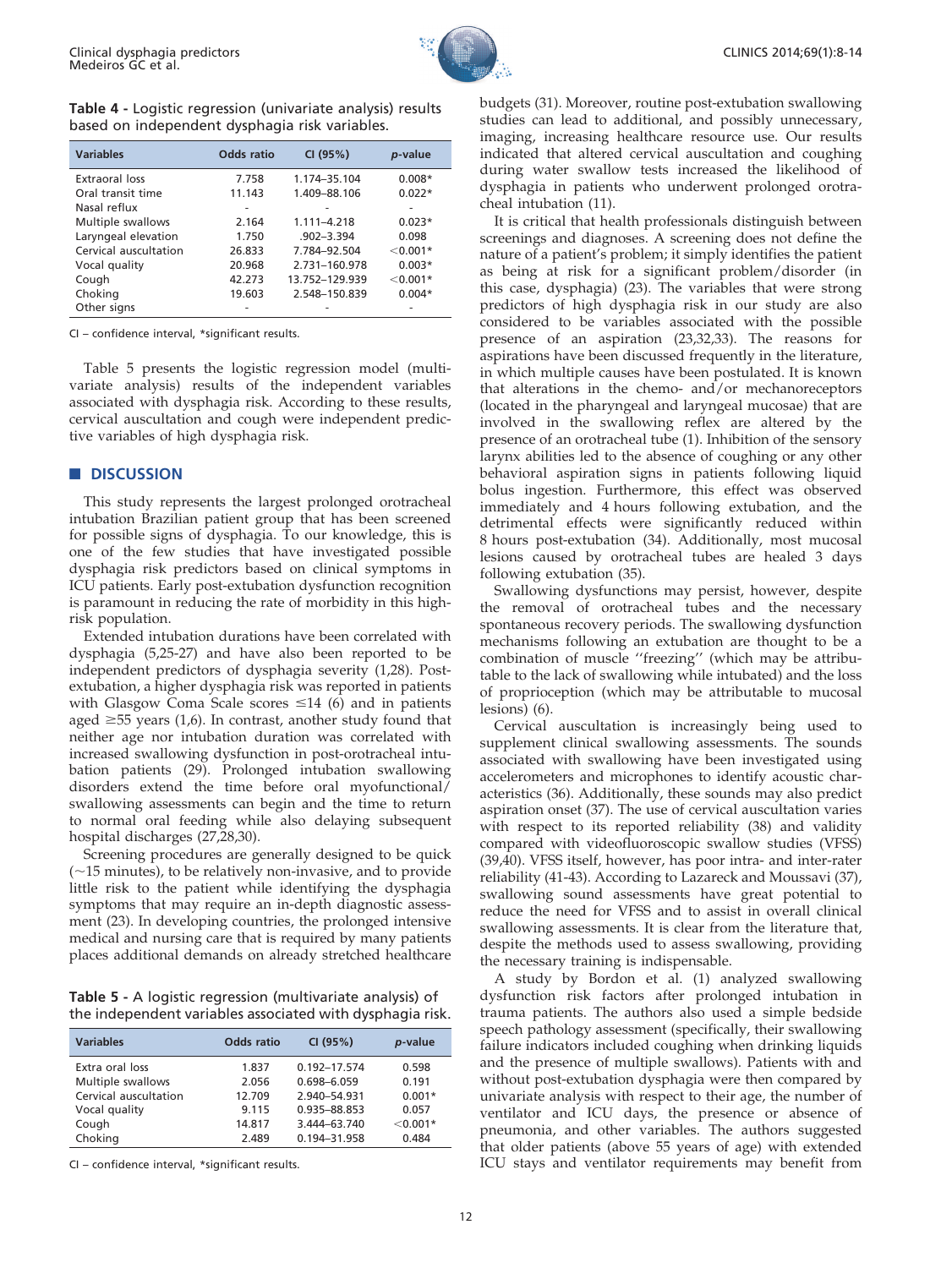

<span id="page-5-0"></span>early s[wallowing evaluations. Similarly, Leder et al. \(25\)](#page-6-0) investig[ated aspiration incidence following extubation in](#page-6-0) criticall[y ill trauma patients using a bedside transnasal](#page-6-0) fiberopti[c endoscopic swallowing evaluation. The authors](#page-6-0) noted th[at aspiration was identified in 45% of the subjects,](#page-6-0) 44% of whom were silent aspirators. The authors argued that aspiration identification may reduce the likelihood of pulmonary complications following an extubation.

Although there are a few potential limitations of our study (e.g., it was a single-institution investigation and thus may only reflect local patient characteristics, and the study did not include any confirmatory fluoroscopic imaging to document silent or subclinical aspirations), our findings demonstrated that the overall swallowing deficit rates in patients subjected to prolonged orotracheal intubations (i.e., ASHA NOMS Level 1) were comparable to those that have been previously published. Studies performed with a direct laryngoscope indicated that approximately 56% of the observed critically ill patients displayed evidence of swallow[ing dysfunction \(5,8\). Similarly, studies performed](#page-6-0) with fiberoptic endoscopic evaluations (FEES) demonstrated that swallowing dysfunction occurred in approximately 52% of patients after prolonged intubation (29).

In the literature, there is no clear definition of which patients are at risk for dysphagia. The results of our study indicate that if patients who are subjected to prolonged orotracheal intubation present with altered cervical auscultation and coughing during a water swallow test, these patients should be given an early and more detailed swallowing assessment. Moreover, these assessments should possibly include imaging examinations before restarting oral nutrition. A similar study, performed with trauma patients subjected to mechanical ventilation (3), investigated whether a BSE could identify swallowing dysfunction in this patient group. One of the main findings of this study was that the patients who failed the BSE required longer mechanical ventilation than those who passed the BSE. Additionally, 78% of the patients intubated for more than 72 hours failed the BSE. All patients who passed the BSE, however, were discharged from the hospital without a clinical aspiration event. The authors also identified independent risk factors for BSE failures, which included tracheostomy, older age, prolonged mechanical ventilation, delirium tremens, traumatic brain injury, and spine fracture.

Finally, we would like to state that we did not study the long-term consequences of post-extubation dysphagia in our cohort because our end point was an evaluation performed within 48 hours of the observed extubations. Future studies at our institution will attempt to answer this and other questions.

## **AUTHOR CONTRIBUTIONS**

Medeiros GC was responsible for the data collection and analysis, interpretation of the results, and manuscript writing. Sassi FC organized and conducted the statistical analyses, interpreted the results, and wrote a major portion of the manuscript. Mangilli LD participated in the data collection and analyses and organized and conducted the statistical analyses. Zilberstein B was responsible for the medical criteria adopted in the experimental design and contributed to the data analysis and manuscript preparation. Andrade CR was responsible for the research and experimental design and contributed to the data analysis and manuscript preparation.

#### **REFERENCES**

- 1. Bordon A, Bokhari R, Sperry J, Testa D, Feinstein A, Ghaemmaghami V. Swallowing dysfunction after prolonged intubation: analysis of risk factors in trauma patients. Am J Surg. 2011;202(6):679-82.
- 2. Heffner JE. Swallowing complications after endotracheal extubation: moving from ''wether'' to ''how''. Chest. 2010;137(3):509-10, http://dx. doi.org/10.1378/chest.09-2477.
- 3. Brown CVR, Hejl K, Mandaville AD, Chaney PE, Stevenson G, Smith C. Swallowing dysfunction after mechanical ventilation in trauma patients. J Crit Care. 2011;26(1):108.e9-13.
- 4. Martin-Harris B, Brodsky MB, Price CC, Michel Y, Walters B. Temporal coordination of pharyngeal and laryngeal dynamics with breathing during swallowing: single liquid swallows. J Appl Physiol. 2003; 94(5):1735-43.
- 5. Ajemian MS, Nirmul GB, Anderson MT, Zirlen DM, Kwasnik EM. Routine fiberoptic endoscopic evaluation of swallowing following prolonged intubation implications for management. Arch. Surg. 2001;136(4):434-7, http://dx.doi.org/10.1001/archsurg.136.4.434.
- 6. Barquist E, Brown M, Cohn S, Lundy D, Jackowski J. Postextubation fiberoptic endoscopic evaluation of swallowing after prolonged endotracheal intubation: a randomized, prospective trial. Crit Care Med. 2001;29(9):1710-3, http://dx.doi.org/10.1097/00003246-200109000-00009.
- 7. Skoretz SA, Flowers HL, Martino R. The incidence of dysphagia following endotracheal intubation: a systematic review. Chest. 2010; 137(3):665-73, http://dx.doi.org/10.1378/chest.09-1823.
- 8. Tolep K, Getch CL, Criner GJ. Swallowing dysfunction in patients receiving prolonged mechanical ventilation. Chest. 1996;109(1):167-72, http://dx.doi.org/10.1378/chest.109.1.167.
- 9. Bastian RW. Videoendoscopic evaluation of patients with dysphagia: an adjunctto the modified barium swallow. Otolaryngol Head Neck Surg. 1991;104(3):339-50.
- 10. Langmore SE, Schatz MA, Olsen N. Endoscopic and videofluoroscopic evaluations of swallowing and aspiration. Ann Otol Rhinol Laryngol. 1991;100(8):678-81.
- 11. Mangilli LD, Sassi FC, Santos SS, Andrade CRF. Oral sensorimotor function for feeding in patients with tetanus. Acta Tropic. 2009; 111(3):316-20, http://dx.doi.org/10.1016/j.actatropica.2009.05.015.
- 12. Otto DJ. Observer variation in evaluation of videofluoroscopic swallowing studies: a continuing problem. Dysphagia. 1998;13(3):148-50.
- 13. Hinchey JA, Shepard T, Furie K, Smith D, Wang D, Tonn S. Formal dysphagia screening protocols prevent pneumonia. Stroke. 2005; 36(9):1972-6, http://dx.doi.org/10.1161/01.STR.0000177529.86868.8d.
- 14. Hinds NP, Wiles CM. Assessment of swallowing and referral to speech and language therapists in acute stroke. Q J Med. 1998;91(12):829-35.
- 15. ASHA. American Speech-Language-Hearing Association. Model Medical Review Guidelines for Dysphagia Services 2004. Available from: http://www.asha.org/uploadedfiles/practice/reimbursement/med icare/DunCorpDysphHCE.pdf. Accessed 03 July 2012.
- 16. Hammond CAS, Goldstein LB. Cough and aspiration of food and liquids due to oral-pharyngeal dysphagia ACCP evidence-based clinical practice guidelines. Chest. 2006;129(1 Suppl):154-68, http://dx.doi.org/ 10.1378/chest.129.1\_suppl.154S.
- 17. Nishiwaki K, Tsuji T, Liu M, Hase K, Tanaka N, Fujiwara T. Identification of a simple screening tool for dysphagia in patients with stroke using factor analysis of multiple dysphagia variables. J Rehabil Med. 2005;37(4):247-251, http://dx.doi.org/10.1080/16501970510026999.
- 18. Maclntyre NR. Evidence-based guidelines for weaning and discontinuing ventilatory support: a collective task force facilitated by a the American College of Chest Phsysicians; the American Association for Respiratory Care; and the American College of Critical Care Medicine. Chest. 2001;120(6 Suppl):375-96, http://dx.doi.org/10.1378/chest.120.6\_ suppl.375S.
- 19. Padovani AR, Moraes DP, Mangilli LD, Andrade CRF. Protocolo fonoaudiológico de avaliação do risco para disfagia (PARD). Rev Soc Bras Fonoaudiol. 2007;12(3):199-205, http://dx.doi.org/10.1590/S1516- 80342007000300007.
- 20. Rockville MD. American Speech-Language-Hearing Association National Outcome Measurement System (NOMS). Adult Speech-Language Pathology training manual, ASHA, 1998.
- 21. Padovani AR, Moraes DP, Mangilli LD, Andrade CRF. Protocolo de avaliação fonoaudiológica de risco para disfagia (PARD). In: Andrade CRF, Limongi SCO (Eds). Disfagia – prática baseada em evidências, 1 ed. São Paulo: Sarvier, 2012. p.62-73.
- Smith Hammond CA, Goldstein LB. Cough and aspiration of food and liquids due to oral-pharyngeal dysphagia: ACCP evidence-based clinical practice guidelines. Chest. 2006;129(1 Suppl):154S-168S, http://dx.doi.org/ 10.1378/chest.129.1\_suppl.154S.
- 23. Logemann JA, Veis S, Colangelo L. A screening procedure for oropharyngeal dysphagia. Dysphagia. 1999;14(1):44-51, http://dx.doi. org/10.1007/PL00009583.
- 24. Goldsmith T. Evaluation and treatment of swallowing disorders following endotracheal intubation and tracheostomy. Int Anesthesiol